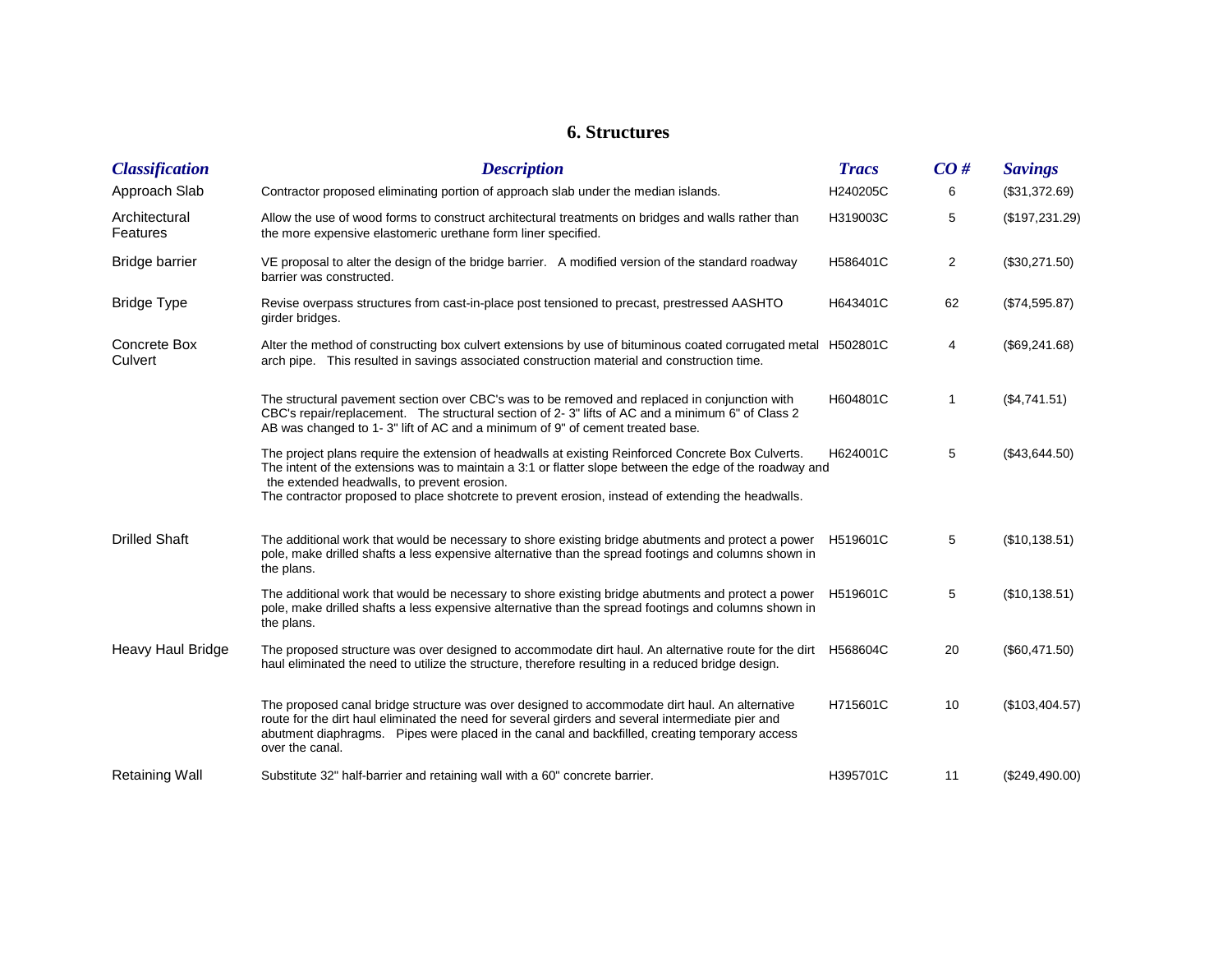## **6. Structures**

| <b>Classification</b>  | <b>Description</b>                                                                                                                                                                                                                                                                                                                                                                      | <b>Tracs</b> | CO# | <b>Savings</b> |
|------------------------|-----------------------------------------------------------------------------------------------------------------------------------------------------------------------------------------------------------------------------------------------------------------------------------------------------------------------------------------------------------------------------------------|--------------|-----|----------------|
| <b>Retaining Wall</b>  | Realign TI on and off ramps in a manner that reduces the surface area of the retaining walls.                                                                                                                                                                                                                                                                                           | H529901C     | 44  | (\$29,664.40)  |
|                        | Realign TI on and off ramps in a manner that reduces the surface area of the retaining walls. (TI<br>different than that referenced in CO 4.)                                                                                                                                                                                                                                           | H529901C     | 48  | (\$130,756.97) |
|                        | Decrease the square footage of retaining walls to be constructed by stepping the wall footings more<br>frequently.                                                                                                                                                                                                                                                                      | H538501C     | 5   | (\$43,243.30)  |
|                        | Use of an MSE Terrawall in lieu of a reinforced concrete retaining wall.                                                                                                                                                                                                                                                                                                                | H554401C     | 4   | (\$41,510.40)  |
|                        | Contractor proposed to change from tie back walls to prestressed soil nail system. Also to change<br>the alignment of the cast-in-place retaining walls to parallel traffic in lieu of transitioning back into<br>the cut slopes. This reduced the length of wall needed. Storm drain revisions were developed by the<br>design consultant in conjunction with the change in alignment. | H568603C     | 14  | (\$38,338.49)  |
|                        | Contractor recognized by raising an existing cast-in-place retaining wall, an adjacent MSE wall<br>could be eliminated and replaced with two smaller cast-in-place walls.                                                                                                                                                                                                               | H578201C     | 24  | (\$39,781.70)  |
|                        | Contractor recognized by raising an existing cast-in-place retaining wall, an adjacent MSE wall<br>could be eliminated and replaced with two smaller cast-in-place walls.                                                                                                                                                                                                               | H578201C     | 32  | (\$35,346.30)  |
|                        | Cast in place concrete retaining wall eliminated as a result of extending the cut slope and placement<br>of a chain link fence.                                                                                                                                                                                                                                                         | H578201C     | 33  | (\$36,022.00)  |
|                        | The contractor realized structural backfill limits behind cantilever retaining walls have been revised<br>from Standard Drawing B-19.40 . A VE was proposed to change these structural backfill limits<br>similar to other projects - a rectangular wedge, 2' - 4' in thickness, running the full height of the wall.                                                                   | H591301C     | 9   | (\$8,700.96)   |
|                        | The Contractor proposed to substitute soil nail walls for the MSE walls thereby eliminating lane<br>closures that would have been required for the construction of the MSE Wall. This resulted in less<br>traffic flow restrictions to the traveling public during construction.                                                                                                        | H650401C     | 15  | (\$6,588.69)   |
| <b>Sign Structures</b> | Reuse existing cantilever sign structures in lieu of constructing new.                                                                                                                                                                                                                                                                                                                  | H624001C     | 4   | (\$22,020.00)  |
| Soundwall              | Modification to soundwall allowed elimination of a combination barrier/sound wall. As a result the<br>plan's drainage system is revised with most of the new curb and gutter, catch basins, laterals and the<br>existing 24" pipe trunk line being eliminated, and allowing the water to sheet flow off the pccp and<br>down the embankments.                                           | H568604C     | 15  | (\$122,012.89) |
|                        | Light weight sound panels were constructed in lieu of a combination masonry wall.                                                                                                                                                                                                                                                                                                       | H578201C     | 27  | (\$175,432.91) |